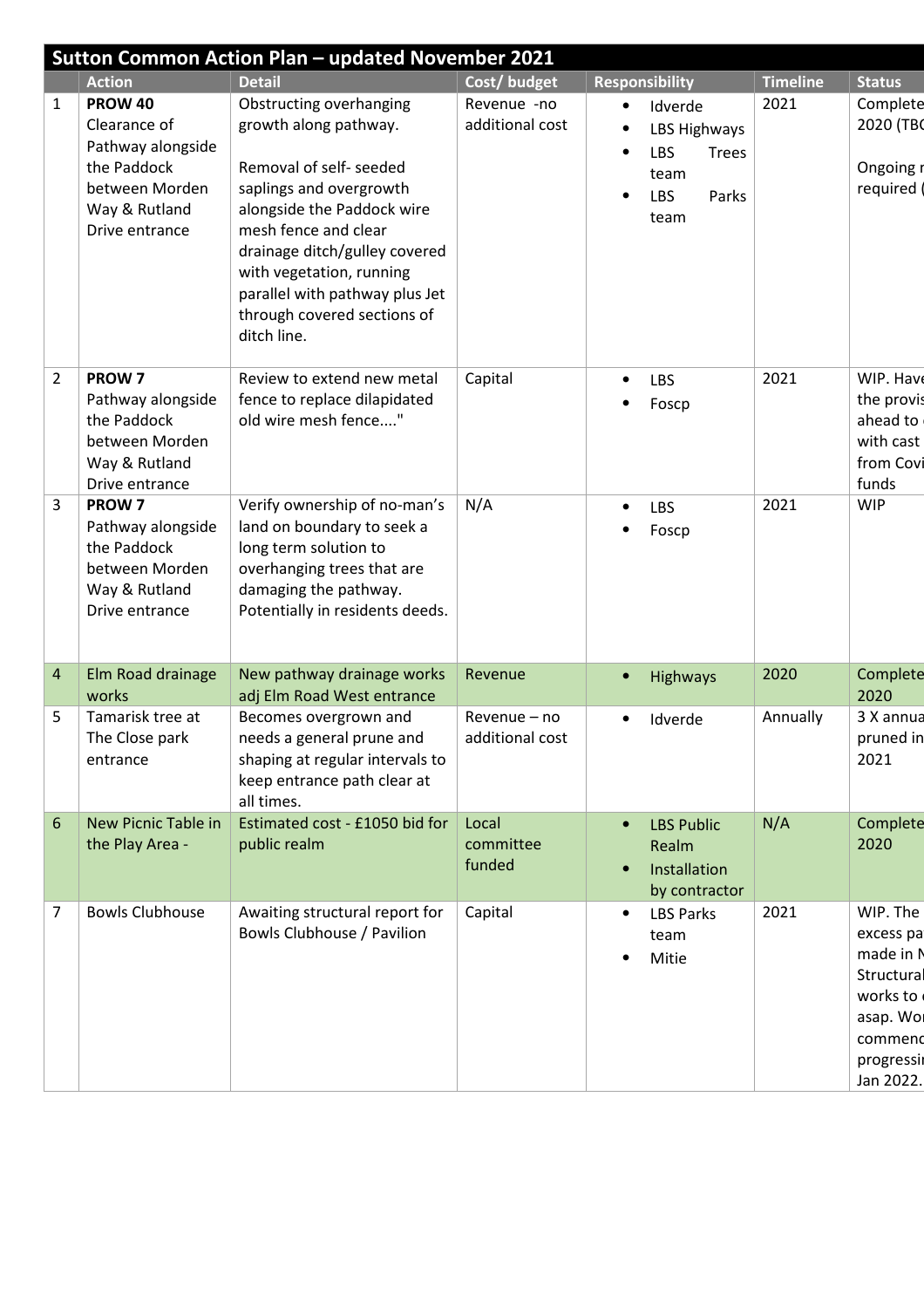| 8 | <b>Sutton Common</b><br>Pavilion   | Idverde agreement with ACE<br>Football Club - continue to<br>communicate with ACE on<br>park developments and club<br>plans. Ensure Idverde<br>effectively manage the<br>relationship.<br>Ensure that the Pavillion is<br>properly maintained and safe<br>to use.<br>Prepare directional signage to<br>the Pavillion (<br><b>SCP Sports</b><br>Pavilion ) to be displayed on<br>playground fence.<br>Prepare and hang Welcome<br>to Sutton Common - Home of<br><b>SCP Sports Pavillion</b> sign on<br>the front of the Pavilion.<br>All portable appliances to be<br>PAT tested including the<br>fridge and kettle.<br>Repair the damaged cladding<br>above the shutters after the<br>shutter are repaired.<br>Lift and thin / GP overgrown<br>shrub / tree behind the<br>Pavilion and check behind<br>Pavilion to ensure removal of<br>self- seeded saplings that<br>have taken root and threaten<br>the foundations.<br>Check tiles above the main<br>entrance door which appear<br>loose.<br>Establish cause of water<br>marks on main brickwork (no<br>visible signs of a leak)<br>Arrange for the mens urinal | Revenue | $\bullet$<br>$\bullet$<br>٠ | <b>LBS Parks</b><br>team<br>Idverde<br>Mitie<br><b>ACE Football</b><br>Club | 2021 | $WIP - pot$<br>Foscp to a<br>Public Rea<br>LBS to get<br>cost.<br>Sign recei<br>installatio<br>PAT testir<br>(2021) |  |
|---|------------------------------------|--------------------------------------------------------------------------------------------------------------------------------------------------------------------------------------------------------------------------------------------------------------------------------------------------------------------------------------------------------------------------------------------------------------------------------------------------------------------------------------------------------------------------------------------------------------------------------------------------------------------------------------------------------------------------------------------------------------------------------------------------------------------------------------------------------------------------------------------------------------------------------------------------------------------------------------------------------------------------------------------------------------------------------------------------------------------------------------------------------------------|---------|-----------------------------|-----------------------------------------------------------------------------|------|---------------------------------------------------------------------------------------------------------------------|--|
| 9 | New table & chairs<br>for Pavilion | to be checked due to<br>constant flush<br>Two new external benches<br>for football spectators & park<br>usersPublic realm, work<br>completed Spring 2020                                                                                                                                                                                                                                                                                                                                                                                                                                                                                                                                                                                                                                                                                                                                                                                                                                                                                                                                                           |         | $\bullet$                   | <b>Public Realm</b><br><b>LBS Parks</b><br>Team                             | 2020 | Complete<br>2020                                                                                                    |  |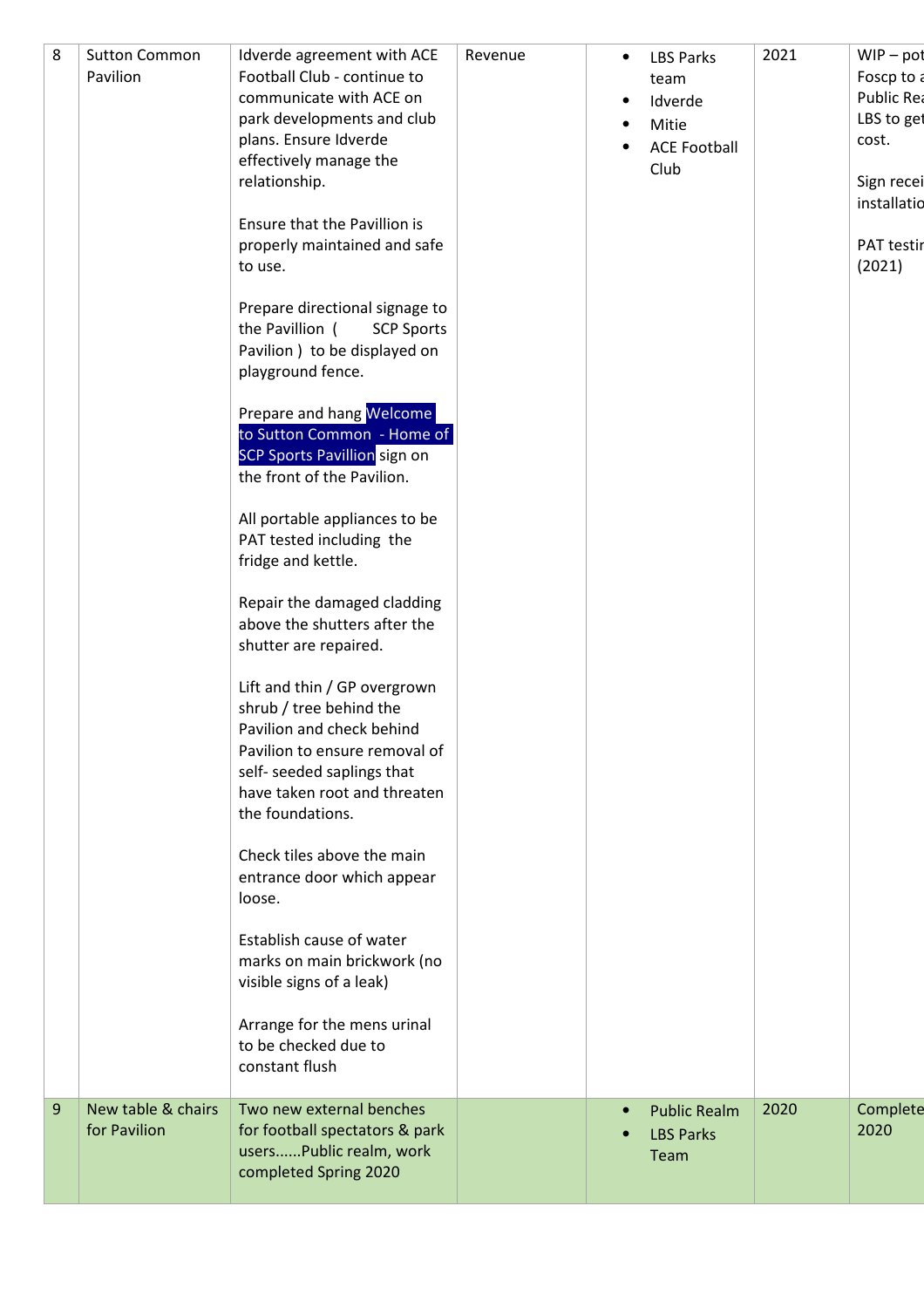| 10 | Playing field<br>drainage review                                         | Check with Borough Drainage<br>Consultant to see if any<br>improvements are possible to<br>playing surface.                                                                                                                                                                                                                                                                                                                                                         | <b>TBC</b>                      | $\bullet$ | <b>LBS Parks</b><br>team                 | 2021                   | Follow up                                                                                |
|----|--------------------------------------------------------------------------|---------------------------------------------------------------------------------------------------------------------------------------------------------------------------------------------------------------------------------------------------------------------------------------------------------------------------------------------------------------------------------------------------------------------------------------------------------------------|---------------------------------|-----------|------------------------------------------|------------------------|------------------------------------------------------------------------------------------|
| 11 | Wetland meadow<br>and seasonal pond                                      | Ask for updates from Dave W<br>update on the Wetlands 10<br>year Management Plan                                                                                                                                                                                                                                                                                                                                                                                    |                                 | $\bullet$ | Biodiversity<br>team                     |                        |                                                                                          |
| 12 | <b>Entrance Morden</b><br>Way and Wetlands                               | Surface drainage to entrance<br>for safety purposes                                                                                                                                                                                                                                                                                                                                                                                                                 | <b>NCIL</b>                     | $\bullet$ | <b>LBS Parks</b><br>Team                 | 2021                   | Bid for ful<br><b>WON</b>                                                                |
| 13 | Interpretation<br>panel - Paddock<br>area                                | The poster that was displayed<br>needs replacing with<br>something more permanent<br>that can withstand the<br>weather, be more prominent<br>and aesthetically pleasing                                                                                                                                                                                                                                                                                             | Revenue                         | $\bullet$ | Biodiversity<br>team                     | TBC with<br>Dave W     | Need to c<br>Biodiversi                                                                  |
| 14 | Fire hydrant for<br>pavilion due<br>relocation of<br>pavilion            | Install fire hydrant in the<br>vicinity of the new pavilion as<br>suggested by foscp<br>Now that the Pavilion is in<br>public use for football and<br>forthcoming cricket, the<br>urgency of the new works<br>should be re-assessed                                                                                                                                                                                                                                 | TBC (when<br>funds allow)       | $\bullet$ | Sutton and<br>East Surrey<br>Water       | When<br>funds<br>allow | SESW pro<br>for the w<br>£16,362+<br>hydrant a<br>pavilion. f<br>VAT to ins<br>corner of |
| 15 | New bulb planting<br>at the main<br>entrance                             | To improve appearance.<br>Bulbs funded by parks.                                                                                                                                                                                                                                                                                                                                                                                                                    | Revenue                         | $\bullet$ | <b>LBS Parks</b><br>team<br><b>FSCOP</b> | 2021                   | <b>Bulbs ord</b><br>unable to<br>due to on<br>issues.                                    |
| 16 | Main entrance<br>improvements<br>including pruning<br>and shaping shrubs | To make the entrance more<br>welcoming. Proposal to<br>smarten up the front<br>entrance by removing the<br>untidy bushes and completely<br>turfing over declined.<br>However, it is recognised<br>some of the bushes had been<br>butchered and not pruned<br>and the area generally needs<br>more maintenance. Hard<br>prune of shrubs, weeding,<br>mulching and litter clearance<br>required initially, with more<br>regular ongoing maintenance<br>going forward. | Revenue – no<br>additional cost | $\bullet$ | Idverde                                  | Asap -<br>2021         | Plan to be<br>Idverde. V<br>commend                                                      |
| 17 | Repair and make<br>safe damaged<br>speedbump at the<br>main entrance     | Rubber section at the right<br>end of first speedbump has<br>come away and has been<br>misplaced                                                                                                                                                                                                                                                                                                                                                                    | Revenue - no<br>additional cost |           | Idverde                                  | Asap -<br>2021         | Plan to be<br>Idverde a<br>agreed. Tl<br>been outs<br>some tim<br>follow up              |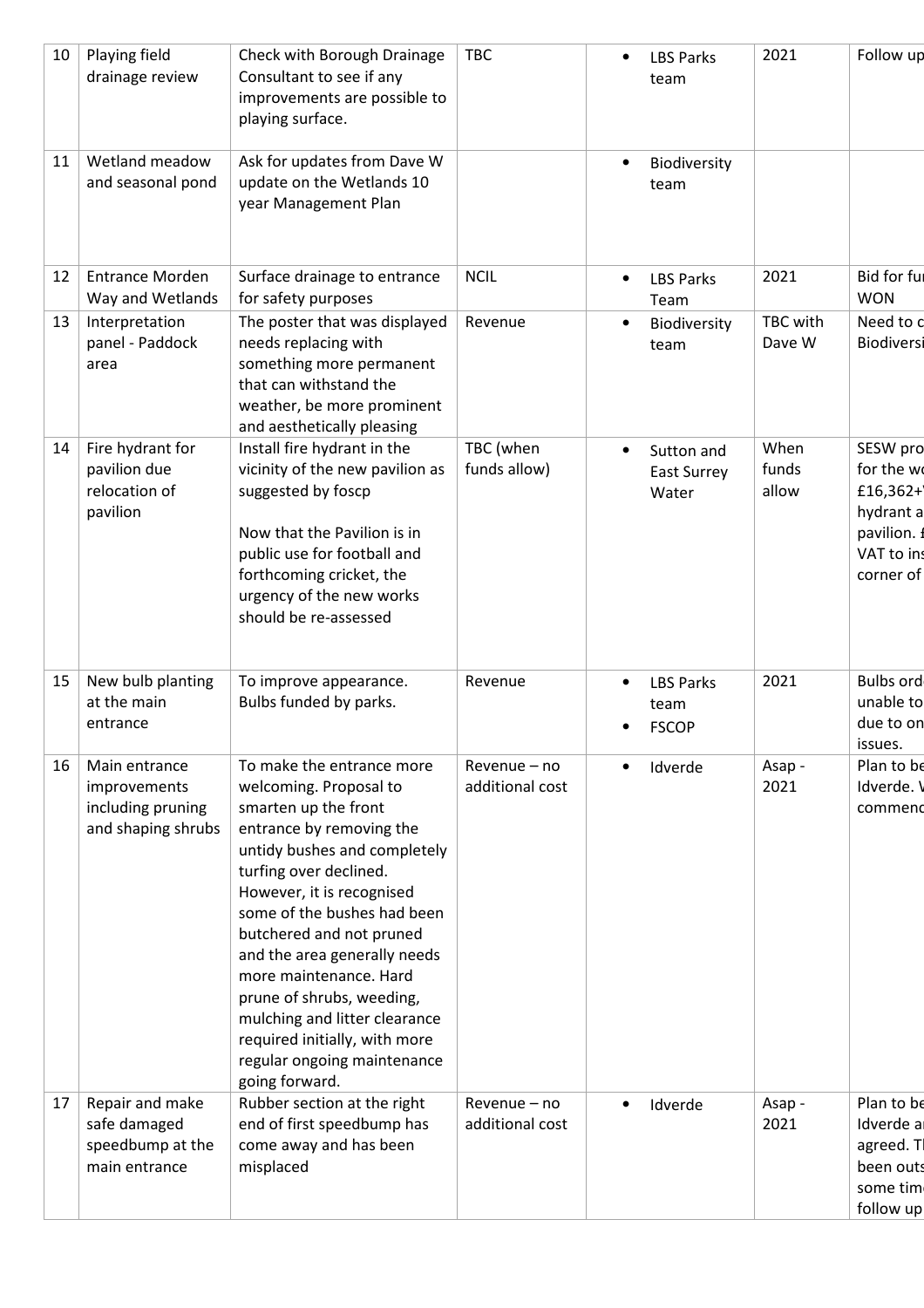|    | Parking issues                                                                                                                    | Problems mainly on football<br>days. Parking on both sides of<br>the main entrance of the<br>tunnel main entrance. Site to<br>be added to Enforcement<br>Contract, fines of £120 can be<br>issued. Proposal for more<br>bollards to prevent<br>inconsiderate parking.<br>Potential to extend double<br>yellow lines along the tunnel.<br>Existing yellow and white<br>lines needs repainting inside<br>and outside main gate.<br>When enforcement<br>commences we will consider<br>parking permits for the Bowls<br>Club who need to park<br>outside of bays for unloading<br>purposes. | Enforcement-<br>no additional<br>cost.<br><b>Bollards and</b><br>lines Capital<br>(dependent on<br>available<br>budget) | Enforcement<br>$\bullet$<br>team<br><b>LBS Parks</b><br>$\bullet$<br>team<br>Chosen<br>$\bullet$<br>contractor | 2022           | Currently<br>enforcem<br>contracto                                                                                |
|----|-----------------------------------------------------------------------------------------------------------------------------------|-----------------------------------------------------------------------------------------------------------------------------------------------------------------------------------------------------------------------------------------------------------------------------------------------------------------------------------------------------------------------------------------------------------------------------------------------------------------------------------------------------------------------------------------------------------------------------------------|-------------------------------------------------------------------------------------------------------------------------|----------------------------------------------------------------------------------------------------------------|----------------|-------------------------------------------------------------------------------------------------------------------|
| 18 | Repair cracks and<br>trip hazards in the<br>tarmac pathway<br>throughout the<br>park (main<br>damage in the<br>South of the park) | Several cracks and fissures in<br>the pathway around the<br>tennis courts and pathways<br>throughout the park.<br>Estimate for repairs to be<br>provided by RJ Dance                                                                                                                                                                                                                                                                                                                                                                                                                    | Revenue or<br>Capital<br>(depending on<br>available<br>budget)                                                          | <b>LBS Parks</b><br>$\bullet$<br>team<br>R J Dance to<br>$\bullet$<br>provide<br>quote                         | 2022           | Deferred<br>when bud<br>available<br>works. Po<br>for fundin                                                      |
| 19 | Woodland &<br><b>Outdoor Events</b><br>Field                                                                                      | Overgrowth abundant to the<br>left of the entrance to the<br>Bowls Club, needs removing<br>and cutting back. Trees to be<br>cut back and maintained do<br>not expand further to impact<br>on the field area adjacent to<br>the playground. Weed and<br>remove all overgrowth to the<br>left of the bowls club<br>entrance in the same area.<br>*Note - use the location of<br>the Bowling Club Entrance<br>Sign as a marker to stop the<br>trees and shrubbery from<br>extending beyond that point<br>to know where the line is<br>drawn                                                | Revenue - no<br>additional cost                                                                                         | Idverde<br>$\bullet$                                                                                           | Asap -<br>2021 | This area<br>to be a sn<br>woodland<br>become d<br>and is spr<br>rapidly in<br>area due<br>tree grow<br>regular m |
| 20 | <b>Bowls Club</b>                                                                                                                 | Ensure the Green is<br>maintained to fine turf and<br>playable standard throughout<br>playing season and treat the<br>green throughout out of<br>season period to maintain to<br>required standard. Significant<br>damage to the fine turf in<br>2021 to be rectified.                                                                                                                                                                                                                                                                                                                  | Revenue - no<br>additional cost                                                                                         | Idverde<br>$\bullet$                                                                                           | Annual         | Corrective<br>maintena<br>restore th<br>the green<br>Treated, s<br>seeded as                                      |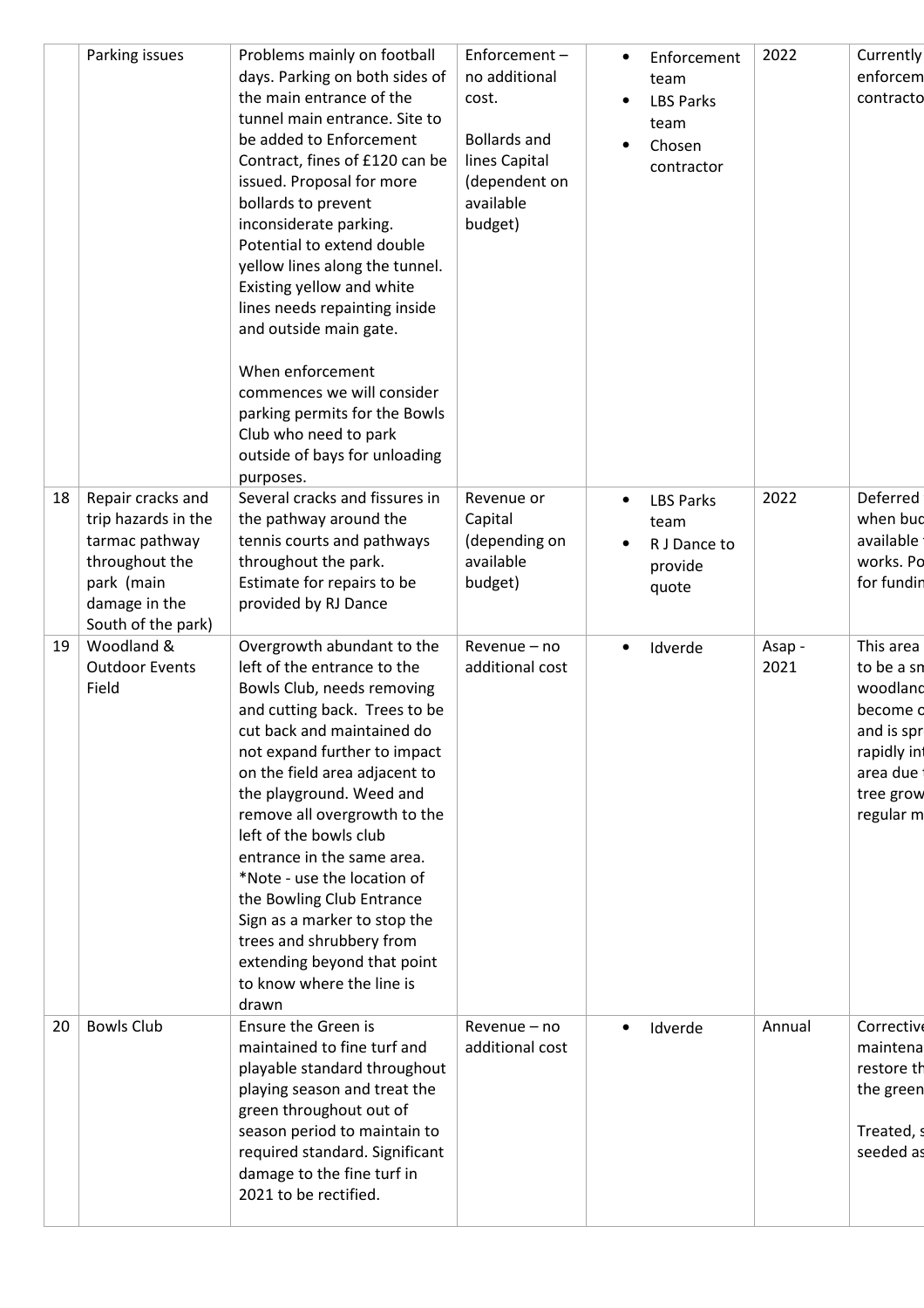| 21 | All small opening<br>time signs<br>throughout the<br>park and the<br>Beware of<br>Pedestrians sign | Signs have become loose and<br>wonky. All require<br>straightening and tightening                                                                                                                                                                                                             | Revenue - no<br>additional cost | Idverde<br>٠                                                                                           | 2021                                | Idverde a                                                                                              |
|----|----------------------------------------------------------------------------------------------------|-----------------------------------------------------------------------------------------------------------------------------------------------------------------------------------------------------------------------------------------------------------------------------------------------|---------------------------------|--------------------------------------------------------------------------------------------------------|-------------------------------------|--------------------------------------------------------------------------------------------------------|
| 22 | General pathway<br>maintenance                                                                     | Clear pathways edges<br>(especially at the main<br>entrance and around the<br>courts) of detritus and weeds<br>to improve the overall<br>appearance of the paths and<br>the entrances resulting in<br>cleaner edges and a safer<br>walkway.                                                   | Revenue - no<br>additional cost | Idverde<br>$\bullet$                                                                                   | Asap -<br>2021                      | Idverde a                                                                                              |
| 23 | Clean Byelaw sign<br>at the main<br>entrance of park                                               | Consider having a larger sign<br>printed and installed but at a<br>minimum clean the current<br>sign. Point to note: this is a<br>point of reference for the<br>Police. Byelaws are not<br>required to be displayed to be<br>enforceable and they are<br>generally not read by the<br>public. | Revenue                         | <b>LBS Parks</b><br>$\bullet$<br>team<br>Idverde                                                       | Clean Asap<br>Replace<br><b>TBC</b> | Initial clea<br>action. SF<br>outstandi<br>time.                                                       |
| 24 | Sports area signage                                                                                | Signage on the Sports<br>Complex - BMX area/ Basket<br><b>Ball /Tennis Courts is flimsy</b><br>and needs replacing with<br>more robust, readable,<br>vandal-proof signage. This will<br>help deter park users from<br>misusing the area for<br>anything but its intended<br>purpose.          | Revenue                         | <b>LBS Parks</b><br>٠<br>team<br><b>Public Realm</b>                                                   | 2021                                | Sign ordel                                                                                             |
| 25 | Electrical<br>Substation-<br><b>Sutton Common</b><br>Rec 213023                                    | Request that the electricity<br>board remove the<br>overgrowth in and around the<br>substation                                                                                                                                                                                                | N/A                             | Southeast<br>$\bullet$<br>Electric<br><b>LBS Parks</b><br>$\bullet$<br>team                            | Asap -<br>2020                      | SF to cont<br>make arra                                                                                |
| 26 | Installation of non-<br>turf cricket pitch                                                         | All weather non-turf cricket<br>pitch to be installed. Precise<br>location to be agreed with Bill<br>Wyatt, Adam Brind and<br><b>Exclusive Leisure Ltd</b>                                                                                                                                    | N/A                             | <b>LBS Parks</b><br>$\bullet$<br>team<br>Idverde<br>$\bullet$<br>Exclusive<br>$\bullet$<br>Leisure Ltd | October<br>2020                     | The plann<br>19th to th<br>October t<br>each site<br>a site mee<br>work com<br>establish<br>location o |
| 27 | <b>Repair shutting</b><br>mechanism on the<br>Close entrance<br>gate                               | The closing hinge / spring on<br>the gate is damaged and<br>needs repairing                                                                                                                                                                                                                   | Revenue                         | <b>LBS Parks</b><br>$\bullet$<br>team<br>Chosen<br>$\bullet$<br>contractor                             | Asap -<br>2020                      | Repaired                                                                                               |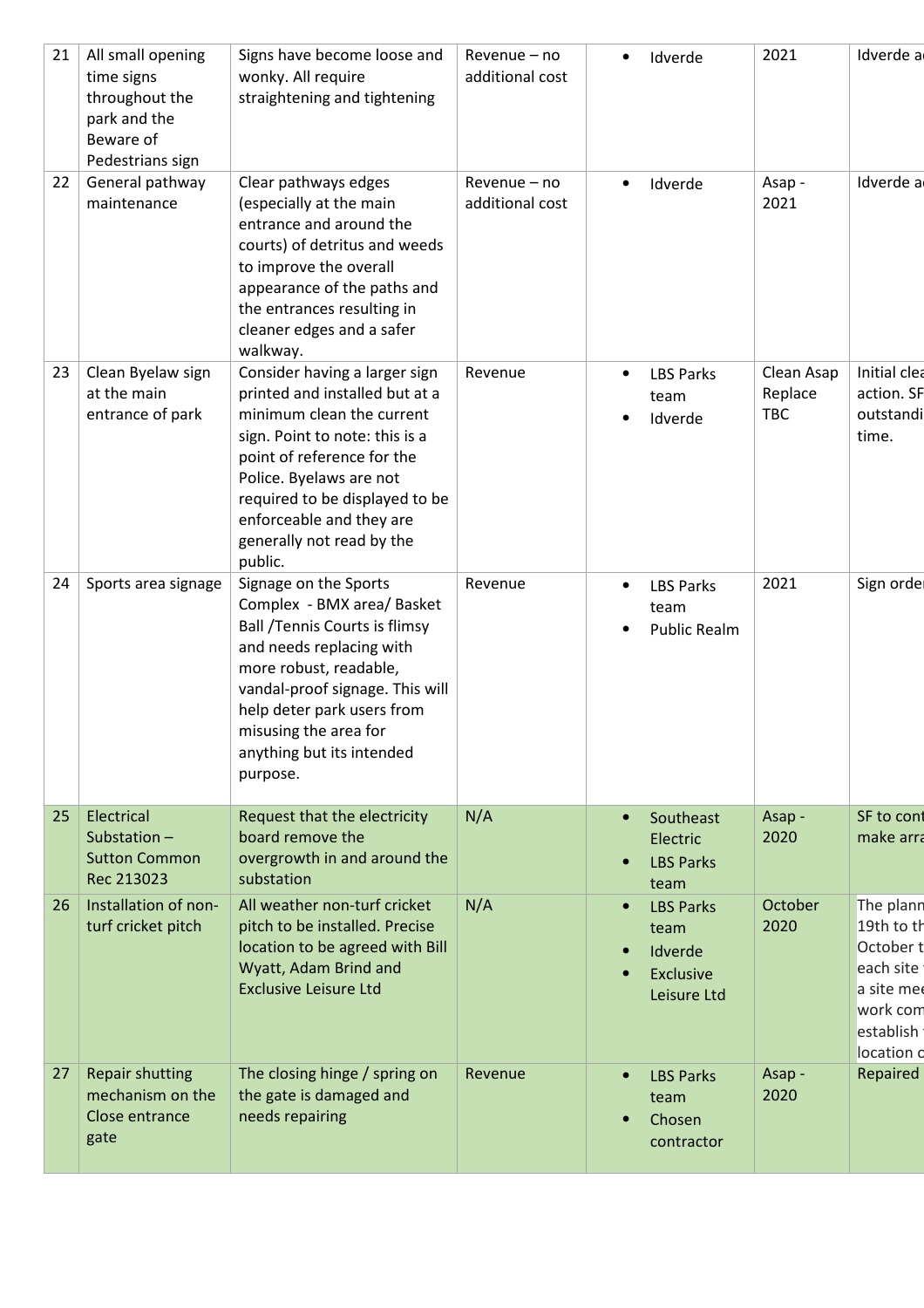| 28 | Replace wooden<br>fence with a high<br>matching metal<br>fence to the one<br>on the right at the<br>entrance of the<br>close | This option was initially<br>declined by the resident.<br>However, there is currently<br>an issue with people climbing<br>the fence to exit the park.                                                                                                                                                        | Capital - seek<br>local committee<br>funding or<br>S.106 funding                                 | <b>LBS Parks</b><br>$\bullet$<br>team                                        | 2021      | SF to prog                                                    |
|----|------------------------------------------------------------------------------------------------------------------------------|--------------------------------------------------------------------------------------------------------------------------------------------------------------------------------------------------------------------------------------------------------------------------------------------------------------|--------------------------------------------------------------------------------------------------|------------------------------------------------------------------------------|-----------|---------------------------------------------------------------|
| 29 | Path running<br>between The Close<br>and Elm Road West<br>entrance                                                           | Lift and thin trees, cut back<br>shrubs along the stretch of<br>the pathway. Remove dead<br>tree.<br>Note: since the work has<br>been completed 2 trees have<br>been illegally felled and some<br>logs left. Tree team to<br>remove.                                                                         | Revenue                                                                                          | <b>LBS Parks</b><br>team<br><b>LBS Trees</b><br>team<br>Idverde<br>$\bullet$ | 2020/2021 | SF to prog                                                    |
| 30 | Grass cutting /<br>shredded litter                                                                                           | Litter pick prior to machine<br>grass cutting to avoid broken<br>glass. Fill in any pot holes<br>within mowed areas,<br>especially the football pitches<br>to maintain required<br>standards                                                                                                                 | Revenue - no<br>additional cost                                                                  | Idverde                                                                      | Ongoing   |                                                               |
| 31 | Children's<br>Playground                                                                                                     | Review playground<br>equipment and area to<br>establish if more play items<br>could be added.<br>Replace the orange bucket<br>seats on the infant swings X2.<br>The existing seats and<br>cracked and worn.<br>2 new inclusive play items to<br>be installed. Items ordered,<br>delayed due to supply chain. | New equipment<br><b>Public Realm</b><br>funded<br>Replacement<br>$seats - no$<br>additional cost | <b>LBS Parks</b><br>٠<br>Team<br>Idverde<br>Wicksteed<br>Leisure             | 2021      | Seats repl<br>Inclusive<br>order                              |
| 32 | Parks drains and<br>gullies                                                                                                  | Several complaints about the<br>drainage at the main entrance<br>due to problems with the<br>field pipes in neighbouring<br>gardens. Water overflowing<br>into some residential gardens.<br>However, no issues in the<br>park.                                                                               | No funding<br>available at<br>present for<br>camera surveys<br>/ investigations                  | <b>LBS Parks</b><br>team<br>Property<br>owners /<br>tenants                  | 2021      | To revisit<br>problems<br>identified<br>from the<br>supportin |